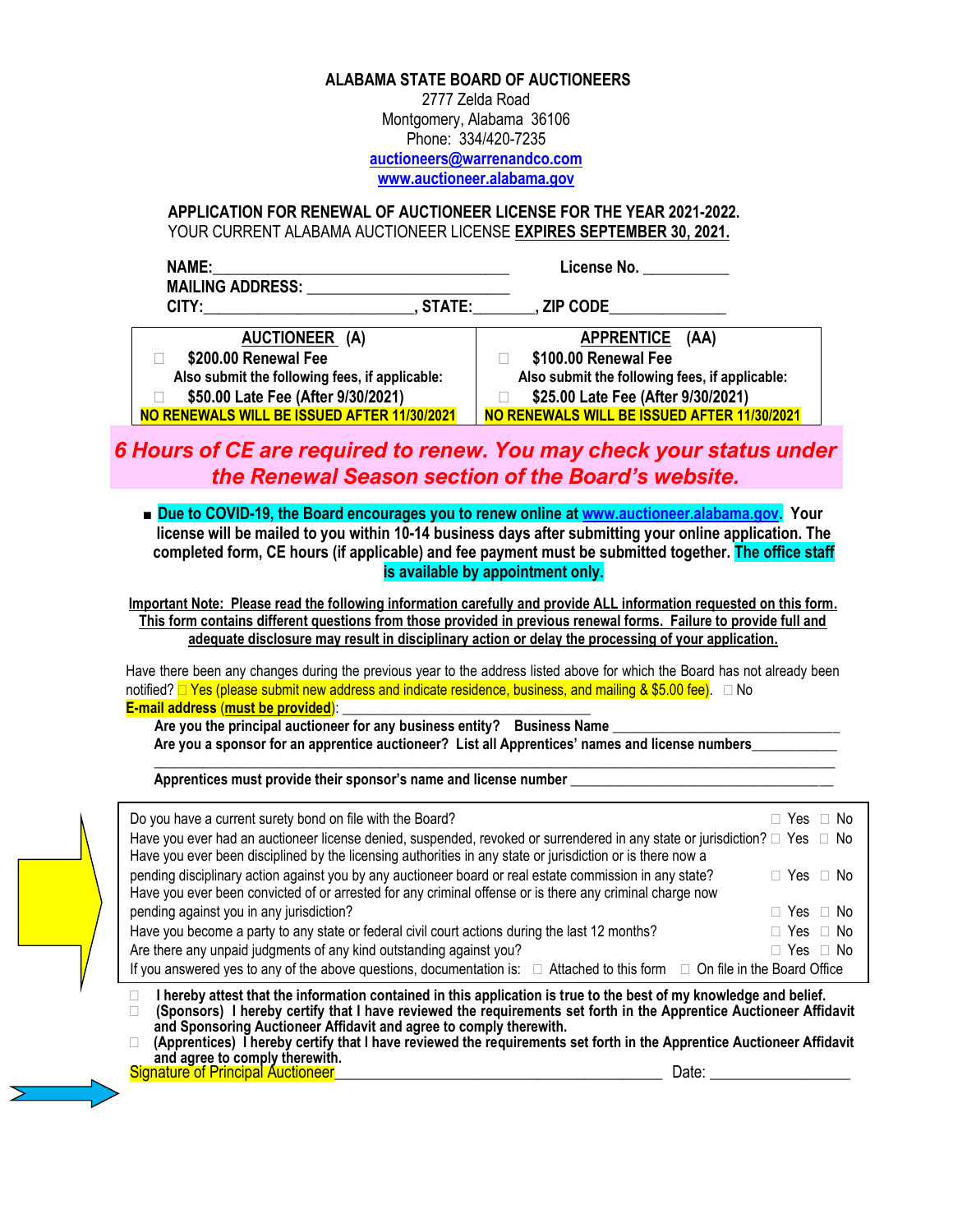#### **APPRENTICE AUCTIONEER'S AFFIDAVIT**

**I hereby certify my understanding of and compliance with the following regulations governing my apprenticeship in support of the renewal of my Apprentice Auctioneer License for the licensing year 2021- 2022.**

**1. I understand that my Sponsoring Auctioneer must directly supervise any auction sale that I conduct and that he/she must be present at the auction sale site. In the event my Sponsoring Auctioneer cannot attend a particular sale, he/she must make a written appointment of a qualified, licensed Auctioneer to act in his/her stead at that sale in compliance with the Board's requirements and file the appointment with the Board office in advance of the sale.**

**2. I understand that I may not call bids at an auction unless my Sponsoring Auctioneer or his/her designee is present at the auction.** 

**3. I understand that I may not enter into an agreement to conduct an auction without my Sponsoring Auctioneer's express written consent noted on the document; I may sign a contract in order to indicate that I procured the client and the auction.** 

**4. I understand that any advertisement for an auction sale must clearly and conspicuously identify the name and ASBA license number of my Sponsoring Auctioneer in equal prominence with my name and state license number, if I will be conducting auction business.** 

**5. I acknowledge and understand that any and all funds I receive from auction sales must be maintained in my Sponsoring Auctioneer's escrow account and that the Sponsoring Auctioneer is solely responsible for keeping the account of and dispersing any and all monies received at auction. I further understand that I may not sign a closing statement or have an escrow account in my name as a depository for auction proceeds; however, I may take part in the closing and settlement proceedings of an auction.** 

**6. I understand that both I and my Sponsoring Auctioneer are required to maintain current bonds as required under Alabama law.**

**7. I understand that my license must remain in my Sponsoring Auctioneer's possession and that my license remains valid only so long as I remain under my Sponsoring Auctioneer's employment or supervision. In the event I am discharged/terminated from my employment with my Sponsoring Auctioneer, I understand that my Sponsoring Auctioneer will immediately deliver my license to the Board office or mail it to the Board office by First Class or Certified Mail, together with the written notice of termination, within thirty days of the termination of my sponsorship. I understand that I may not conduct any auction business or perform any acts under my license until I obtain a new Sponsoring Auctioneer and a new license bearing the name and address of the new Sponsoring Auctioneer.** 

**8. I understand that in order to meet the requirements for licensure as an Auctioneer, I must serve at least two years under the Sponsoring Auctioneer and have been the principal auctioneer in at least ten auctions of real or personal property during my apprenticeship. If I completed the prescribed course of study at an accredited auctioneer school approved by the Board, I must serve a one-year apprenticeship and must have been the principal auctioneer in at least five or more auctions of real or personal property during my apprenticeship.** 

**9. When I have completed the required number of months as an Apprentice and conducted the required number of sales, I understand that, along with the list of required auctions, I must submit proof that my Sponsoring Auctioneer's name was included on the advertisements for all such auctions and copies of cancelled checks showing that the auction funds went through the escrow account of my Sponsoring** 

**Auctioneer. 10. I understand that an Apprentice Auctioneer cannot be named as the principal auctioneer for any auction** 

**company. 11. I understand that while I am an Apprentice, I may be employed by another licensed auctioneer (other than the Sponsoring Auctioneer) if I notify the Board of such employment, as required by the Board office. The notification must include my Sponsoring Auctioneer's written agreement and the agreement of the nonsponsoring employer auctioneer to assume the duties of the Sponsoring Auctioneer during the term of employment. The form must be signed by me, the Sponsoring Auctioneer and the non-sponsoring employer auctioneer. The non-sponsoring employer auctioneer must meet the same requirements as the Sponsoring Auctioneer, including being currently licensed as an auctioneer in good standing in the state of Alabama and a** 

**resident of this state. 12. I acknowledge and understand that my failure to abide by these requirements and any other applicable laws or Board rules may result in disciplinary action being taken against me and/or my Sponsoring Auctioneer, including, but not limited to, the suspension or revocation of either license.**

**13. I understand that the revocation of my Sponsoring Auctioneer's license will automatically suspend my Apprentice Auctioneer license. I may retain my license by transferring to the employment of another licensed Auctioneer within twenty-one days.**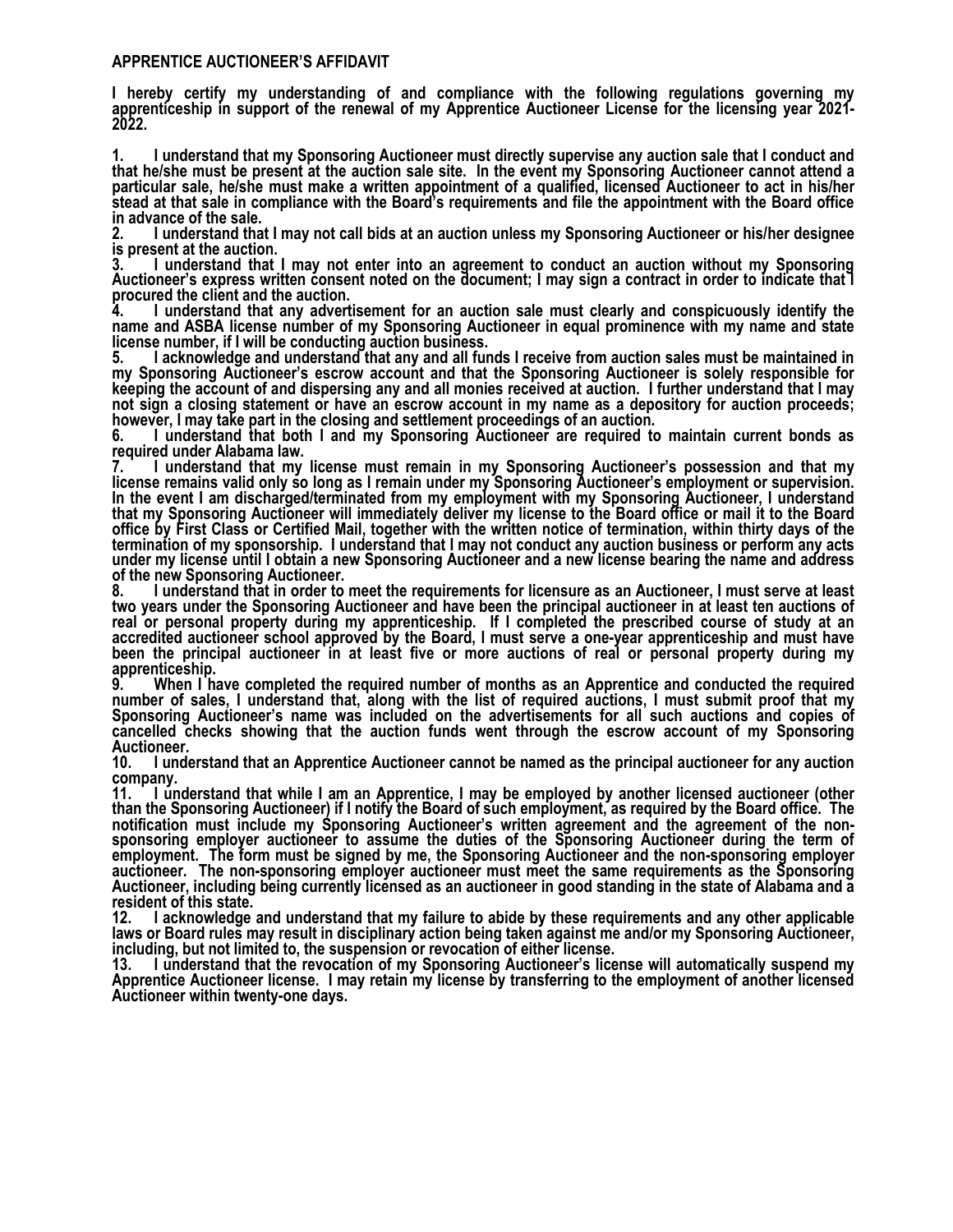## **KEEP FOR YOUR RECORDS! SPONSORING AUCTIONEER'S AFFIDAVIT**

**I hereby certify my understanding of and compliance with the following regulations governing my sponsorship of an Apprentice Auctioneer(s) in support of the renewal of my Auctioneer License for the licensing year 2021-2022.**

**1. I hereby certify that I am a resident of the state of Alabama, that I have been licensed as an Auctioneer in this state for at least two years and that my license is currently in good standing with the Alabama State Board of Auctioneers.**

**2. I agree to assume responsibility for the acts of the Apprentice Auctioneer in the conduct of auction business and sales, and I agree to be present at the sale site and directly supervise any auction sale conducted by the Apprentice Auctioneer. In the event I cannot attend a particular sale, I agree to make a written appointment of a qualified, licensed Auctioneer to act in my stead at that sale in compliance with the Board's requirements and file the appointment with the Board office in advance of the sale.**

**3. I understand that the Apprentice Auctioneer may not call bids at an auction unless I, or, if I am unable to be present, my designee are present at the auction.** 

**4. I acknowledge my responsibility as Sponsoring Auctioneer to execute any legal document relating to conducting or offering to conduct any auction. I understand that the Apprentice Auctioneer may not enter into an agreement to conduct an auction without my express written consent noted on the document. The Apprentice Auctioneer may sign a contract in order to indicate that he/she procured the client and the auction.** 

**5. I understand that any advertisement for an auction sale must clearly and conspicuously identify my name and ASBA license number, as the Sponsoring Auctioneer, in equal prominence with the name and state license number of the Apprentice Auctioneer, if he/she will be conducting auction business.** 

**6. I acknowledge and understand that any and all funds received from auction sales by the Apprentice Auctioneer must be maintained in my escrow account as the Sponsoring Auctioneer and that I am solely responsible for keeping the account of and dispersing any and all monies received at auction. I further understand that the Apprentice Auctioneer may not sign a closing statement or have an escrow account in his/her name as a depository for auction proceeds; however, the Apprentice Auctioneer may take part in the closing and settlement proceedings of an auction.** 

**7. I understand that both I, as Sponsoring Auctioneer, and the Apprentice Auctioneer are required to maintain current bonds, as required under Alabama law.**

**8. I understand that the Apprentice Auctioneer's license must remain in my possession and that the Apprentice Auctioneer's license remains valid only so long as the Apprentice Auctioneer remains under my employment or supervision. In the event I discharge/terminate my employment with the Apprentice Auctioneer, I agree to immediately deliver the Apprentice Auctioneer's license to the Board office or mail it to the Board office by First Class or Certified Mail, together with the written notice of termination, within thirty (30) days of the termination of the sponsorship. I understand that the Apprentice Auctioneer may not conduct any auction business or perform any acts under his/her license until he/she obtains a new Sponsoring Auctioneer and a new license bearing the name and address of the new Sponsoring Auctioneer.** 

**9. I understand that in order to meet the requirements for licensure as an Auctioneer, the Apprentice Auctioneer must serve at least two(2) years under the Sponsoring Auctioneer and have been the principal auctioneer in at least ten (10) auctions of real or personal property during his/her apprenticeship. An Apprentice Auctioneer who has completed the prescribed course of study at an accredited auctioneer school approved by the Board must serve a one (1)-year apprenticeship and**